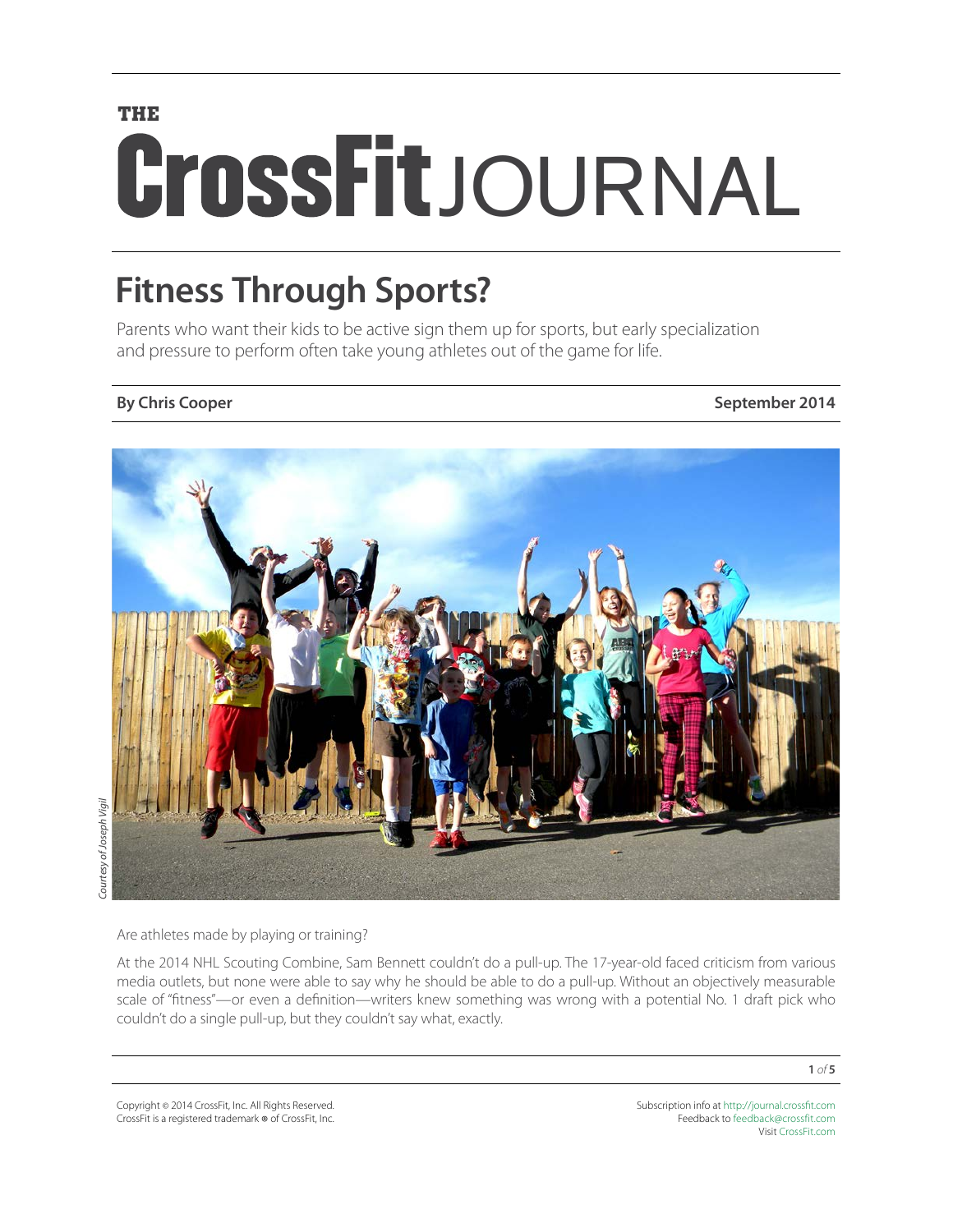"For every kid like this, there's a waiting line of kids who don't make it and still can't do a pull-up," said Jeff Martin, co-founder of CrossFit Kids. "If he dislocates his shoulders or gets injured, he'll have the money to get fixed. They won't."

Seventy percent of kids [drop out](https://www4.dcu.ie/shhp/downloads/CSPPA.pdf) of their primary sport before they're 13. Most of those say their sport should be more fun. Decades of research and practice paint a very clear picture: Early specialization in one sport is a bad idea.

So why are kids playing hockey in the summer instead of doing pull-ups?

#### **The Next One, the Pull-Up and the Great One**

No one would disagree with the idea that kids should play more. With adolescent obesity rates a constant topic in the media, it's conceivable the next generation's health crisis could cause a financial crisis. To help their kids get active, many parents turn to sport. Despite the cost, many parents hope a few hours of activity will encourage their kids to stay healthy. Some hope for leadership and teamwork opportunities for their kids; others are living their own athletic fantasies through their children. Whatever the reason, many kids now play "their" sport year round. As competition occurs

at a younger age, so do overuse injury and burnout, defeating the parents' original purpose.

Bennett's failed pull-up wasn't indicative of a failed athlete but rather a system built to produce a one-dimensional player. Bennett's comment to The Canadian Press—"But, I guess, ultimately games aren't won or lost if you can do a pull-up in the gym"—is both true and false. A pull-up isn't a sport-specific movement for hockey. On the other hand, a fitness program without equal parts pulling and pushing is imbalanced by definition.

"All of our ideas about sports are, 'Let's get them into the intensity part of the sport when they're 4 to 6 years old," Martin said. "We're doing it backward."

The Calgary Flames took Bennett fourth in the 2014 NHL Draft, and deservedly so. He's a good hockey player. But are sport-specific movements really best for developing long-term athleticism?

"For every (Bennett), there are thousands of kids who dedicate themselves to hockey who aren't physically literate," Martin continued. "When they can't play hockey, they have nothing."



**2** *of* **5**

Copyright © 2014 CrossFit, Inc. All Rights Reserved. CrossFit is a registered trademark ® of CrossFit, Inc.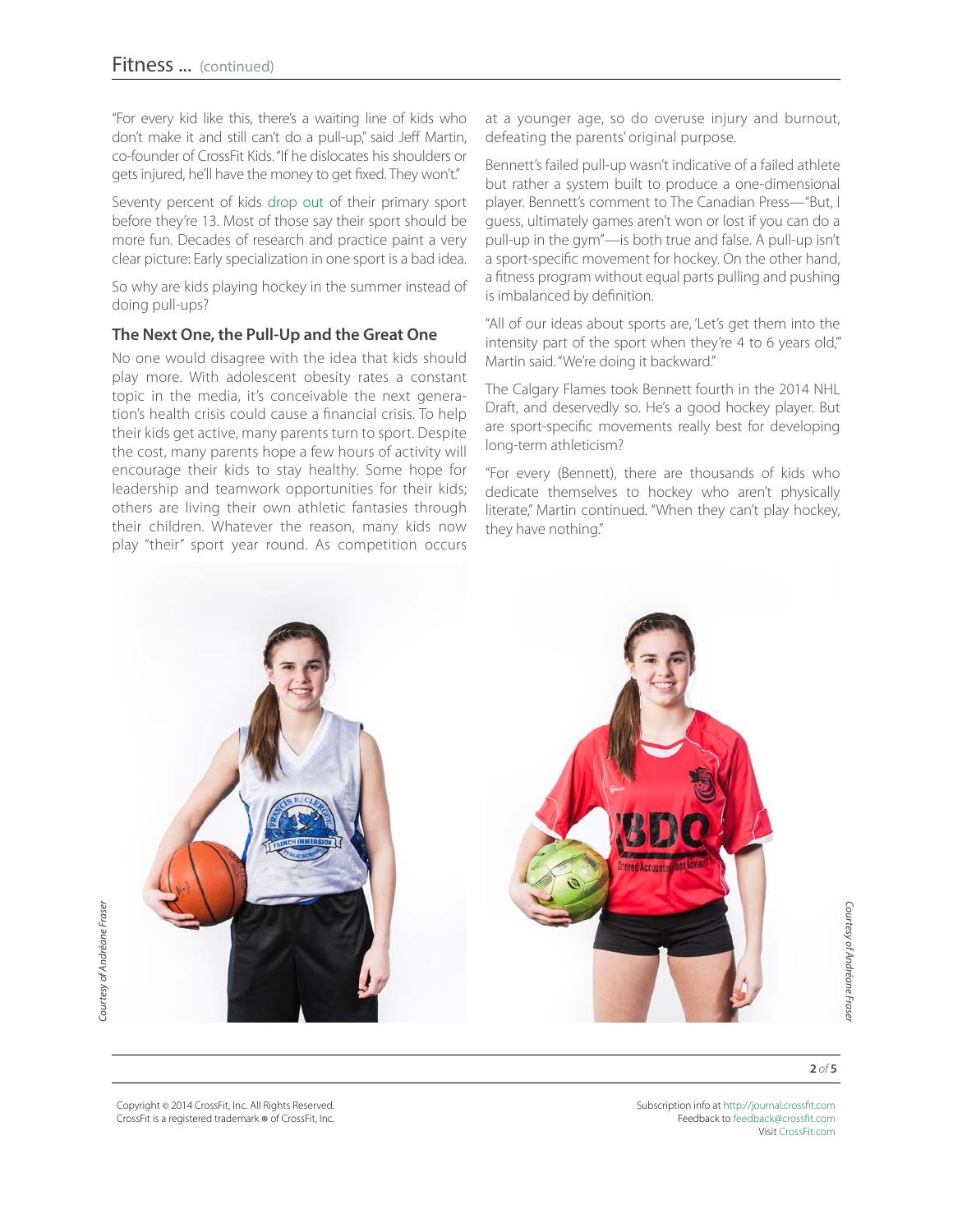In 1980, Wayne Gretzky—regarded by most as one of the best hockey players of all time and nicknamed "The Great One"—was offered a contract to play baseball for the Toronto Blue Jays. Though stories of young Gretzky's passion for practice on the rink are ubiquitous, he played baseball and lacrosse all summer.

With artificial ice now widely available, many modern young hockey players attend hockey schools for weeks at a time in summer. Many attend dry-land training camps, where exercises selected to duplicate hockey movements are repeated. Instead of a broad-based approach in which every joint is exposed to equal movement in every plane, players sometimes create joint-dominance problems such as patellofemoral syndrome before they're 13. This single-minded approach to sport as a child might create an imbalanced adult athlete.

"We're starting to see these 25-year-old guys who played a sport in high school—they look OK but can't squat without a chair," Martin said. "They don't have the kinesthetic awareness to do it. And they were *athletes*."

Sport has a broad appeal to parents of young children: It's fun—at least at first—and it's undeniably better than sitting on a couch. But competition creates a funnel effect where the best keep playing only until they're not good enough for the next level. When they're "cut," so is their pursuit of fitness.

### **The Long-Term Athletic Development Model**

The [Canadian Sport for Life website](http://canadiansportforlife.ca/learn-about-canadian-sport-life/ltad-stages) lists seven stages of Long-Term Athletic Development. These include five phases: Active Start, Learn to Train, Train to Train, Train to Compete and Train to Win. Although not every Canadian coach follows the plan, the model does encourage starting fitness with the end in mind.

Martin is aware of the LTAD model and said it's a positive first step.

"At least (Canadians) have something," he said. "We don't."

The LTAD model might not be perfect, said Martin, but at least it's proactive. Many U.S. agencies are ineffective because they only give negative direction. Parents, bombarded with media messages of what not to do simply don't know the downsides of competition at an early age. And coaches are judged only on their win-loss record, not their ability to deliver fun.

"There is no organization in the U.S. that looks at children and believes kids should move fast and with load before they move well," Martin said. "But that message doesn't reach parents or coaches. So we just add more competition."

He points to a [study](http://www.tandfonline.com/doi/abs/10.1080/17408980601060358#.U71DdBZ4WfQ) citing this statistic: Athletes who made it to the top tier of their sport, on average, chose to specialize in that sport two years *later* than those who didn't quite make it. In other words, top athletes spent more time building a broad athletic base. This is counterintuitive to many parents, Martin said.

"You have a kid who is being trained in sport, and it ends up blunting their progress as an athlete," he added.

"You look at the pyramid of genetic potential. What happens if you remove the nutrition part? The pyramid is much smaller. What happens if you remove general physical preparedness?" Martin asked.

"If you take those pieces out, the genetic potential of an athlete is muted," he said.

A change in environment might help keep kids mentally fresh. In the 2008 study "Examining Adolescent Sport Dropout and Prolonged Engagement From a Developmental Perspective," researchers discovered kids who quit swimming early had several things in common: early specialization, more dry-land training and less time off. Though their performance matched that of their peers, they no longer enjoyed participating. The majority listed "lack of interest" as their primary reason for quitting. They were bored.

Repetition, lack of time for outside interests and pressure to perform: It's the perfect recipe for a disinterested kid. Success in competition means living with all three; success in fitness does not.

### **Starting From Play**

The CrossFit Kids model of development begins with raising interest in movement. In other words, fun comes first.

"Take a preschool kid; they don't understand mechanics yet," Martin explained.

Their proprioceptive abilities haven't been enhanced, and so CrossFit Kids focuses on vestibular exercise. Slowly, as the children become more aware of their physical positions in space, they move better.

"As they start to grow toward Kids class, they have mechanics, but they're not consistent," Martin continued. "This takes years. You don't get mechanics and consistency (together) until you're far into the Teen class."

Copyright © 2014 CrossFit, Inc. All Rights Reserved. CrossFit is a registered trademark ® of CrossFit, Inc.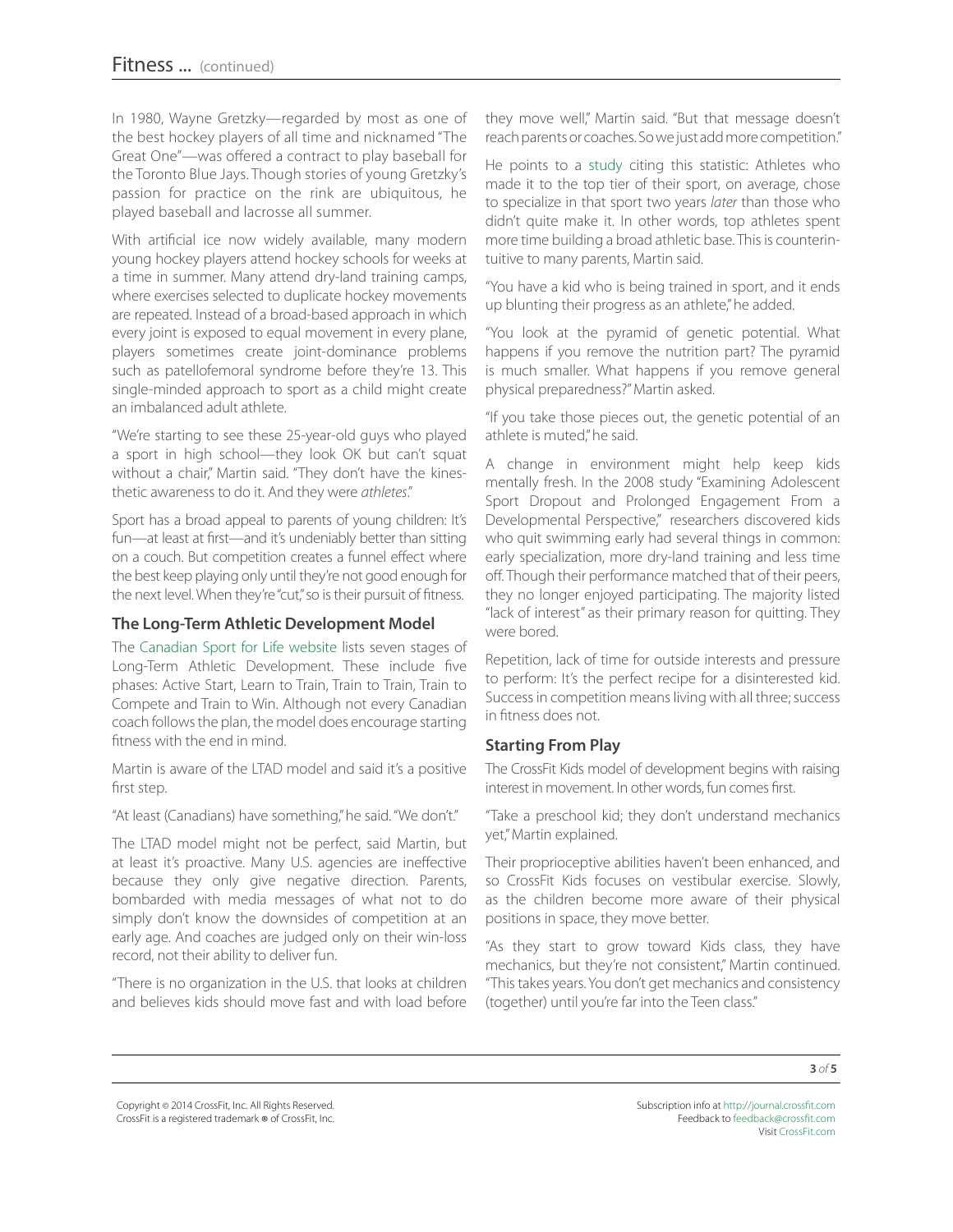

The CrossFit Level 1 Seminar reinforces the concept of mechanics, then consistency and then intensity. Martin said this process is the same in children, but the timeline is stretched out.

"We talk about adults understanding mechanics in two to three weeks and being consistent in three to four months," he said. "You can introduce intensity fairly quickly, like two to four weeks."

He continued: "You don't introduce kids to intensity until they're 10 or 11."

In other words, until they've been moving consistently for a long time.

The question not answered by the LTAD model: How do you engage a kid—and his parents—long enough to move him through the stages? The answer is twofold, and CrossFit coaches already know the first part: It has to be fun.

The second part is more complicated.

#### **Goal-Directed Behavior**

"I'll give you a dollar for every goal you score."

"If we win tonight, we're all going for pizza after the game."

This focus on outcome—points scored, games won—can be detrimental in the long term. Parents who push their kids to excel on the field usually want their kids to learn "what it takes to win." That's admirable but is probably having the opposite effect: A national [survey](http://josephsoninstitute.org/pdf/sports_survey_report_022107.pdf) of 5,275 high-school athletes revealed teens would rather play in a game for a losing team than sit on the bench for a winning team. According to [other studies](http://www.fiveringsathletics.com/storage/fyi/Withdrawal%20from%20Competitive%20Youth%20Sport.pdf) of youth athletes who quit before age 14, most listed "too much pressure to perform/win" as one of their main reasons for quitting.

"Most former athletes will tell you that what they miss most in retirement is competing in sports, not just the winning of games," wrote Chuck Wilson, one of the original hosts of ESPN Radio and founder of [EvenField.org](http://evenfield.org/2014/01/19/our-approach-to-youth-sports).

Wilson said he believes the pep talk before the game should focus on values instead of tactics. Echoing Martin's views on consistency before intensity, Wilson advocates building athletes before building specialists.

"When kids are having fun, seeing themselves improve, and playing their sport with integrity, they are more likely to stay involved," he wrote on Evenfield.org's blog. "They play with effort, enthusiasm and confidence. This helps develop a desire to compete and excel."

**4** *of* **5**

Copyright © 2014 CrossFit, Inc. All Rights Reserved. CrossFit is a registered trademark ® of CrossFit, Inc.